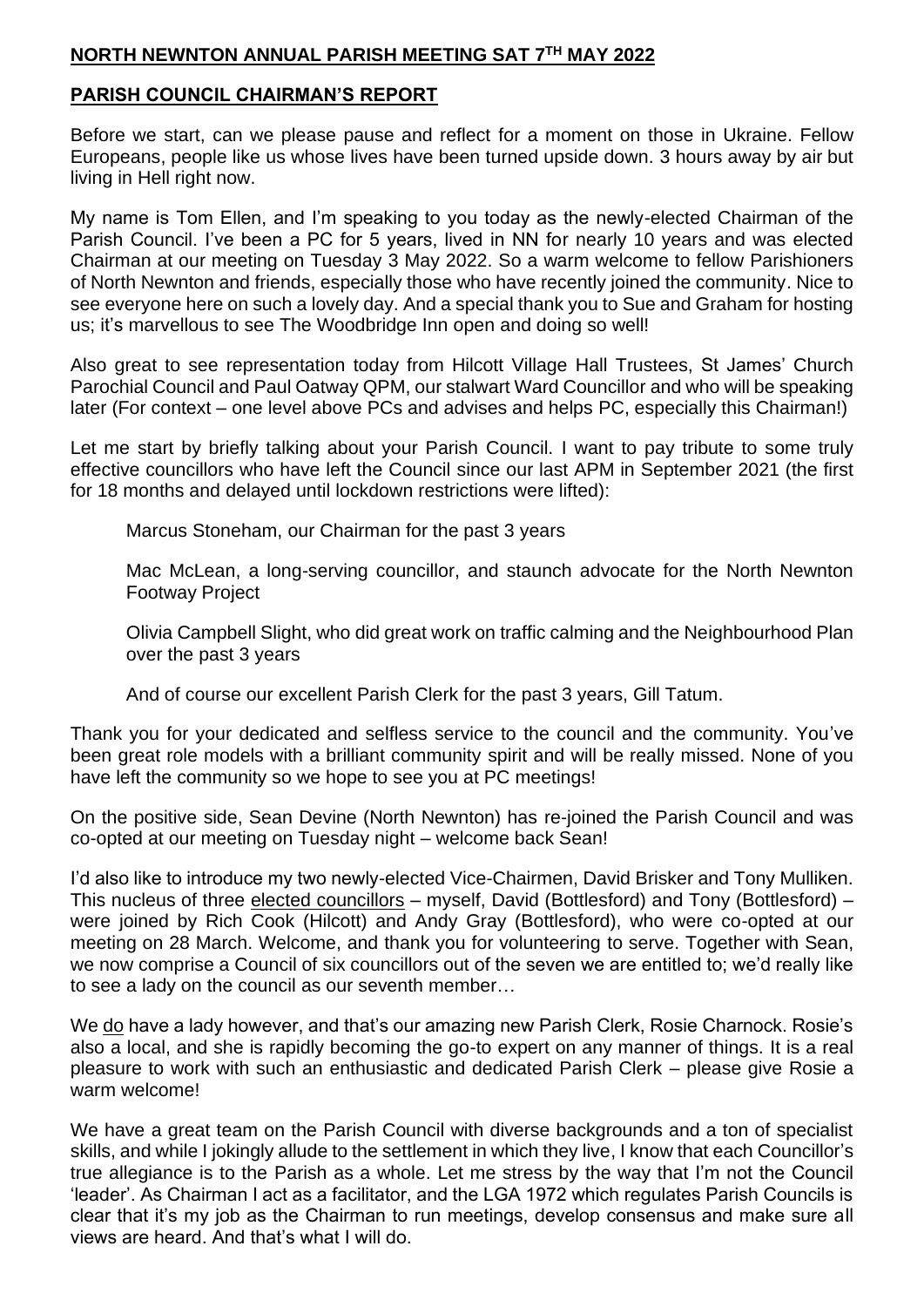I'm now going to take this opportunity to bring you up to date about a few things that have affected the Parish Council since we last met as a Parish back in September 2021. There are seven points I'd like to speak to…

# **First, PC Meetings**:

Coming out of lockdown and 18 months of Zoom meetings, we recognised that PC meetings need a very focused agenda so as to better involve members of the public; and so that no item comes before the PC for discussion or a motion to decide without councillors being wellprepared. This will lead to more frequent but shorter meetings (every 6 weeks and for 90 minutes maximum) and hopefully to quicker and better-informed decision-making. We now tend to meet in The Seven Stars which is closed on Mondays, which matches our preferred Monday schedule. If this is not available (e.g. for the Annual PC Mtg on Tuesday) we use St James' Church or another suitable venue.

# **Second, the North Newnton Footway Project**:

We've resolved the major funding issue which came to a head in early 2022. It was related to our relatively small annual income, pressure on our budget, the projected cost of the NN Footway project and the formal Deed of Variation releasing Acorn Construction's Developer Deposit to fund the Footway. I'm pleased to report that at the Local Highways and Footways Improvement Group (LH & FIG) meeting on Wednesday 4 May, the completion of Phase 2 of the Footway Project was reinstated on the schedule as a Priority Scheme as a consequence of the PC ringfencing its agreed contribution to the Project of £14,800. Work is to be completed this financial year, with a projected start date of January 2023. This is later than we would all have hoped, but there is limited contractor capacity and there are other projects which are a higher priority or must be completed when schools are closed. The work will be funded largely by Wiltshire Council, with £5,000 coming from what was the Community Area Transportation Group (CATG), now the LH & FIG. A Parish contribution of £12,800 will be drawn from the Woodbridge Close Section 106 money held by Wiltshire Council (which means that we do not need to draw on the Parish funds earmarked for the Project, which will remain intact in our investment account). And I can reassure you all that the continuation of the Project is a matter which the PC will continue to pursue with Wiltshire Highways through the LH & FIG. Paul Oatway and I will shortly be meeting with a local landowner with a view to developing an informal footway for Upavon Rd.

## **Third, Planning Applications**:

We recognise that Planning Applications can be divisive. Our role as a consultee is limited, and we need to consider how to add value through our comments on applications. All Parishioners can comment on an application on the portal and all comments carry weight with Wilts Council (the LPA). Our view needs to reflect the needs of the Parish as a whole.

## **Fourth, Road Safety**:

I'd like to focus on two aspects:

First, road safety in general. People speed through our Parish and at times this makes the roads very unsafe for other users, in particular local folk going about their daily travels whether they be pedestrians or motorists. The PC work closely with Wiltshire Councillors Paul Oatway and Jerry Kunkler, who coordinate local bids for Highways and LH & FIG funding. Recently we were able to secure funding assistance from the LH & FIG, for traffic calming in Hilcott. The PC contributed £300, and hopefully you have seen the 40 mph speed limit 'roundels and markings in the roadway. We've also purchased our own Speed Indicator Device which cost close to £3,000. This SIDS device will shortly be active and will be moved around the Parish to speeding 'hotspots'. I also note the self-help signage in Hilcott, and there is similar in North Newnton. We welcome suggestions for further traffic-calming measures and each settlement has a Councillor to lead on this.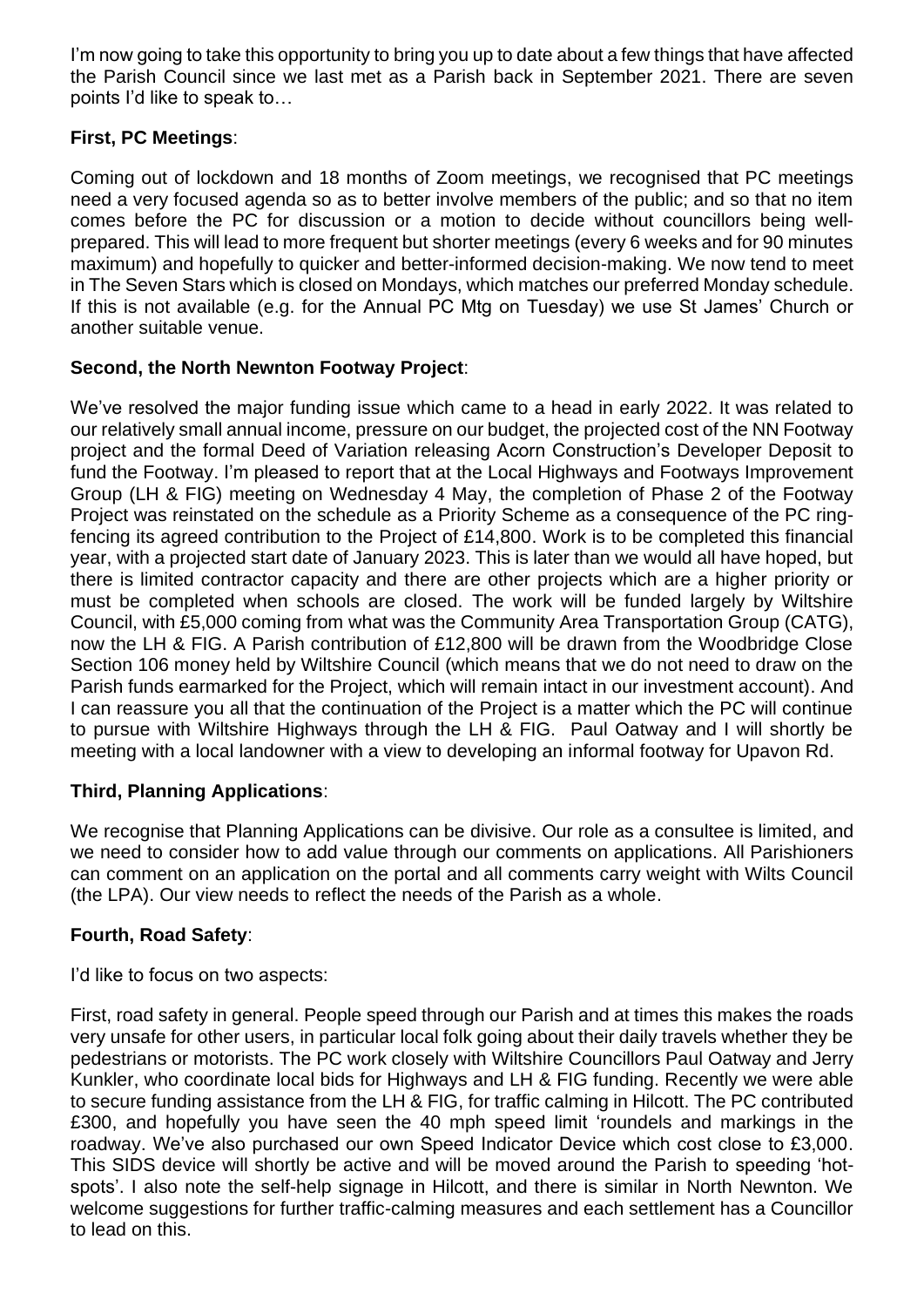Next, the Park Rd/Rushall Rd junction. This in particularly contentious due to the associated development of 3 houses at the junction, whose planning applications were varied in 2014, 2017 and 2020 with the planned Footway reducing in width each time. I don't believe any of us realised the impact 3 large '*passive Haus*' would have on that site although the PC did ask at the time that the materials and layout of the development should reflect the local setting. Leaving wider planning issues aside, I want to acknowledge the efforts of Edwina Lawson and Sean and Sandra Devine for representing the local community's interests in this area. The PC and Paul Oatway have also done what we can at our level, but we have reached the point where Wiltshire Council will not shift from their decision that visibility at that junction has always been and remains 59 metres and is unaffected by the new housing or its fencing. Whether 59 metres provides sufficient stopping distance or not is another matter, and that is an argument we will continue to develop. In the meantime, a refreshing/repainting of signage and road markings has been agreed by LH & FIG. Paul and I will meet with Highways staff shortly to refine what will be done. I am advised that this will be funded through the Highways budget at no cost to the PC.

# **Fifth, Parish Council Finances and the Precept**:

I can report that the Parish Council remains on a taut but sound financial footing. On 1 April 2022 we held £5,470 in our Treasurer's Current Account and £19,934 in our Investment Account. These are higher amounts than at the same time last year when they stood at £4,996 and £16,423 respectively. (Note that £14,800 in our Investment Account is ring-fenced as Parish contributions to the NN Footway Project)

Our major source of income comes from the Precept, which is that element of Council Tax which comes to the PC from Wiltshire Council at the start of each financial year. The Precept is set by the Parish Council in December each year. Currently the Precept Charge stands at **£73 per year for a Band D property** and this generates approximately £10,000 of disposable annual income. We are on a par with other parishes (Rushall pay £101, Upavon pay £62, Pewsey pay £90 and Woodborough pay £57 for Band D). At a recent PC meeting there was some support for an increase to the Precept in order to allow further funds to be built-up in our investment account for major projects. On reflection, the PC has taken the view that given the financial pressures people are facing in the current economic climate it would not be right to make even a small increase in the Precept. So we will hold it at the current rate for next year, which we have done for the past two years. That means that value for money continues to be a critical concern when looking at PC expenditure.

## **Sixth, some Parish 'thank-yous'**:

Let me start by thanking Kevin Franklin, a local resident, and Director of Acorn Construction, for facilitating the Deed of Variation in November 2021 which generously contributes significant funding (approximately £20,000) to the North Newnton Footway Project. This Developer Deposit is held by Wiltshire Council and, as you have already heard, they will allocate two thirds of it to the completion of Phase 2 of the Footway, commencing in January 2023.

The Annual Parish Clean-Up happened again in April 2022. Many thanks to all 18 volunteers for their support. A special shout-out to David for once again organising the event. David is looking at running it a bit earlier next year.

Thank you to Parishioners Simon Tilling and Rob Mead and family, who are going to periodically clean the insides of the Phone Boxes at Bottlesford and The Woodbridge Inn. A really generous community-spirited offer.

Thank you to the group of movers and shakers, primarily David, Tony and Fenella Rouse, whose efforts mean we can finally install the new Bench at Martin's Close!

And without stealing their thunder as they will speak later on, congratulations to the Hilcott Village Hall Trustees on their recent progress, in particular with clearing Barnard Meadow. As plans